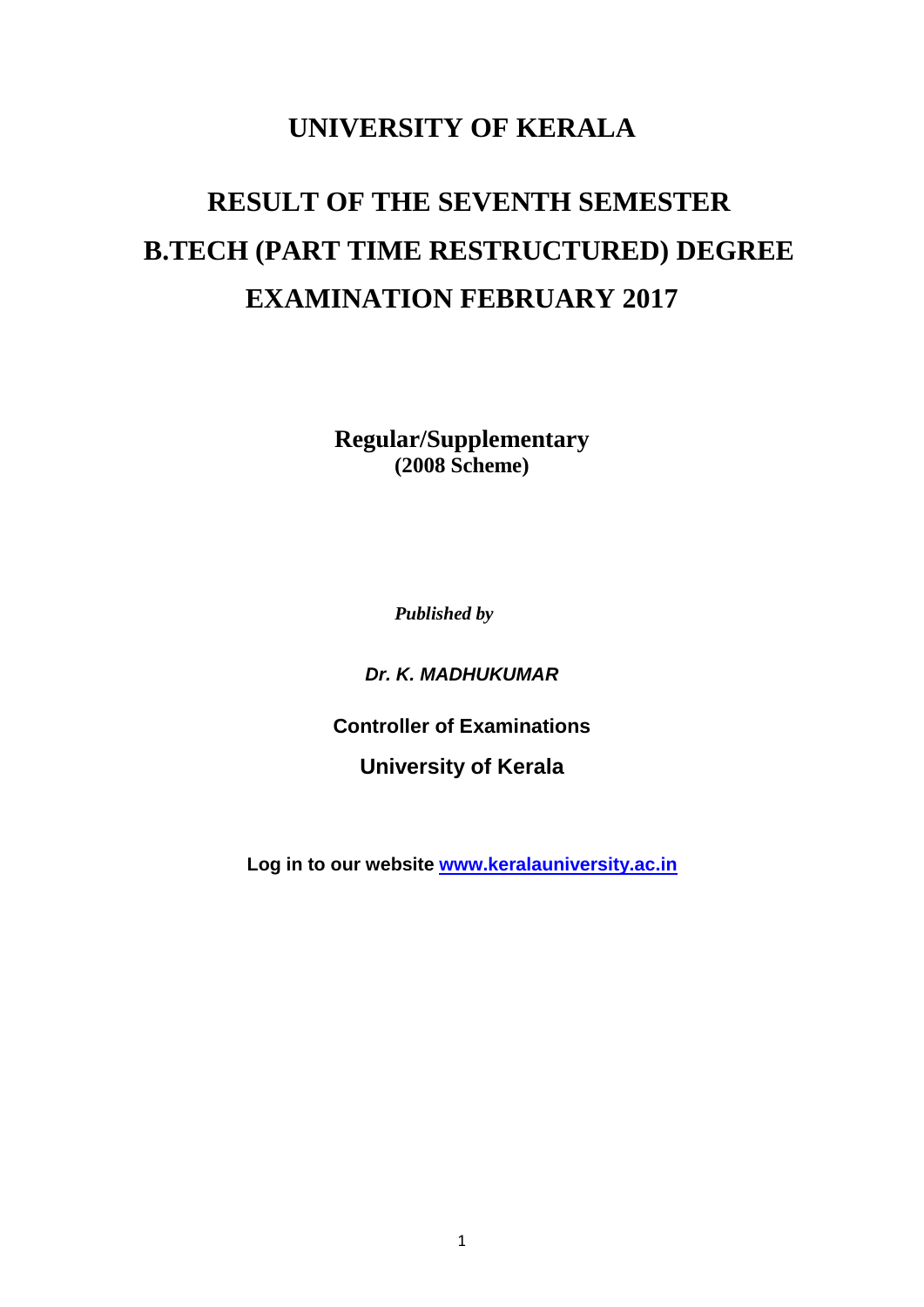# **UNIVERSITY OF KERALA**

## **NOTIFICATION**

The following is the Provisional list of successful candidates at the Seventh Semester B.Tech Degree Part time Restructured (Regular/Supplementary - 2008 Scheme) Examination in Civil, Electrical & Electronics, Electronics & Communication, Computer Science & Engineering branch held in February 2017. The grade sheets of the candidates will be sent to the respective centres by 23.01.2018.

The last date for receipt of application in this office for scrutiny and revaluation will be 25.01.2018. The candidates can make use draft marklist available in the University website for submitting applications for scrutiny / revaluation.

#### **CONTROLLER OF EXAMINATIONS.**

University Buildings Thiruvananthapuram Dated : 09-01-2018.

To

- \* The PRO for urgent press release
- \* The Reception Officer
- The Principal, College of Engineering, Tvpm./TKM College of Engineering, Kollam
- \* PS to VC/PVC
- \* PA to CE
- \* DR VI/ ARI (Engg)/ AR (ECL)/ AR (Revaluation)
- \* EJ VII / EJ IX /EJ IV Section/EJ X
- \* The Cash Section /Forms Section
- Stock File /File Copy / Office Copy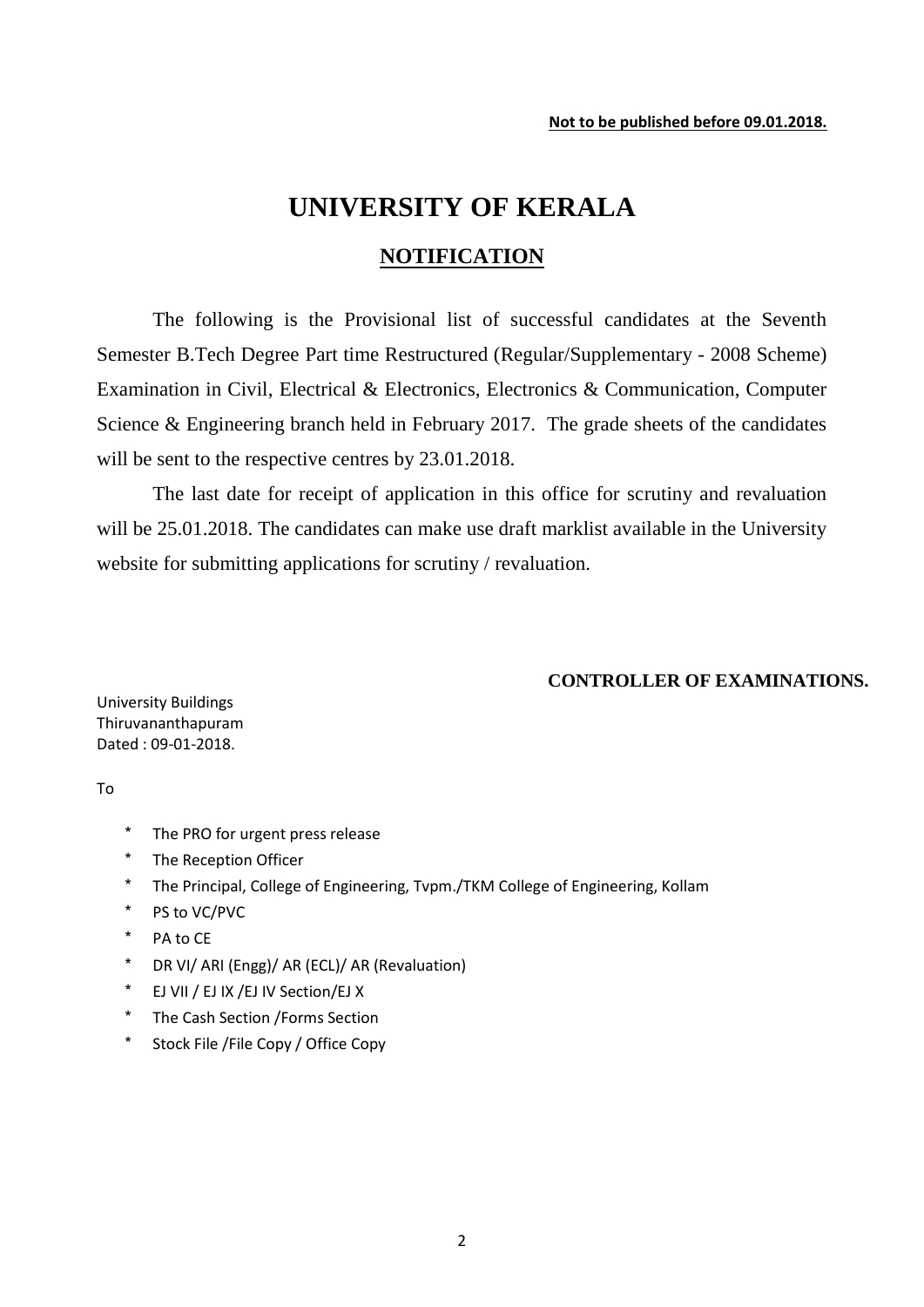## **College of Engineering, Thiruvananthapuram (400)**

#### **B.Tech.Civil Engineering (PT) (421)**

All Pass (Semester scores given in brackets)

| 12400006(7.04)                                    | 011(6.65) | 016(7.2)   |           |
|---------------------------------------------------|-----------|------------|-----------|
| 13400003(6.15)                                    | 007(7.98) | 009(7.93)  | 010(6.59) |
| 018(7.48)                                         | 019(6.93) | 021(7.09)  | 025(7.35) |
| 030(7)                                            | 034(7.5)  |            |           |
| Passed in Parts (Subject codes given in brackets) |           |            |           |
| 12400003()                                        | 019(34)   | 022(4)     | 034()     |
| 13400001(56)                                      | 005(6)    | 006(2456)  | 011(3456) |
| 015(3456)                                         | 016(36)   | 017(46)    | 020(3456) |
| 022(6)                                            | 024(6)    | 026(456)   | 027(3456) |
| 028(3456)                                         | 029(56)   | 031(13456) | 035(3456) |
| 036(3456)                                         | 038(456)  |            |           |
| Withheld -RAL - CA                                |           |            |           |
| 002                                               | 004       | 032        |           |
|                                                   |           |            |           |

#### **B.Tech.Electrical & Electronics Engineering (PT) (423)**

All Pass (Semester scores given in brackets)

| 12400013(6.69)     | 014(6.61)                                         |           |         |
|--------------------|---------------------------------------------------|-----------|---------|
| 13400024(7.25)     |                                                   |           |         |
|                    | Passed in Parts (Subject codes given in brackets) |           |         |
| 12400003()         | 012(4)                                            | 024()     | 025(12) |
| 13400002(5)        | 003(45)                                           | 006(145)  | 009(5)  |
| 012(5)             | 014(1235)                                         | 015(5)    | 016(5)  |
| 020(5)             | 022(45)                                           | 023(1235) |         |
| Withheld -RAL - CA |                                                   |           |         |
| 004                | 011                                               |           |         |

#### **B.Tech.Electronics & Communication Engineering (PT) (424)**

All Pass (Semester scores given in brackets)

| 12400002(6.73) | 003(7.02)                                         | 011(7.89)   | 032(7.05)   |
|----------------|---------------------------------------------------|-------------|-------------|
| 035(6.98)      | 043(5.82)                                         |             |             |
| 13400005(7.09) | 006(7.93)                                         | 008(6.84)   | 013(8.23)   |
| 018(6.89)      | 019(7.7)                                          | 025(7.2)    | 028(8.2)    |
| 034(8.09)      |                                                   |             |             |
|                | Passed in Parts (Subject codes given in brackets) |             |             |
| 12400004()     | 014(4)                                            | 020()       | 021()       |
| 022()          | 025()                                             | 037(14)     | 039()       |
| 13400002(7)    | 007(7)                                            | 009(67)     | 015(7)      |
| 017(567)       | 020(67)                                           | 021(67)     | 022(134567) |
| 026(34567)     | 027(34567)                                        | 029(234567) | 031(567)    |
| 035(67)        |                                                   |             |             |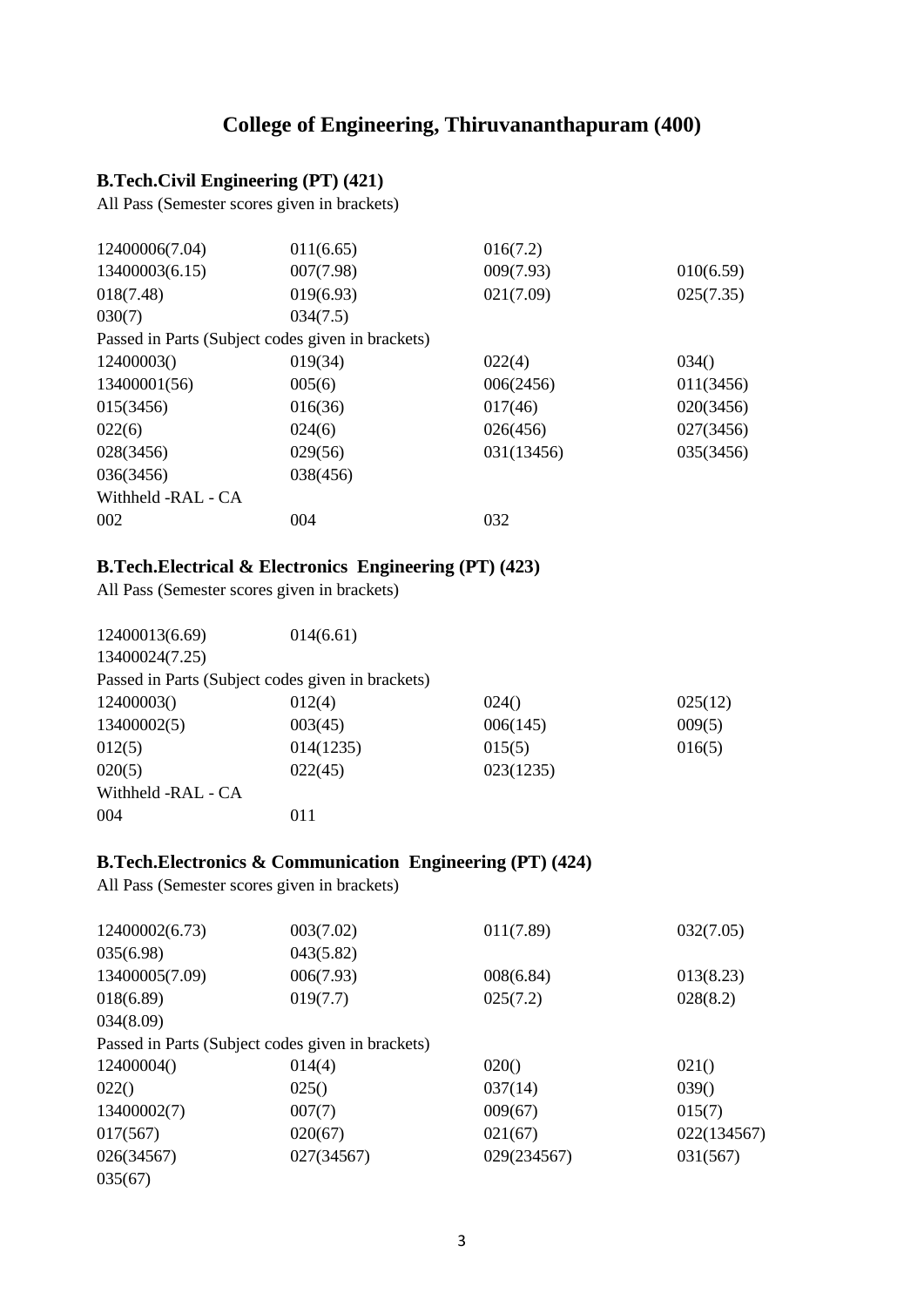| Withheld -RAL - CA |     |     |
|--------------------|-----|-----|
| 004                | 011 | 016 |

#### **B.Tech.Computer Science & Engineering (PT) (425)**

All Pass (Semester scores given in brackets)

| 12400002(6.98)                                    | 013(6.57)  | 024(7.16)    | 025(6.45)  |
|---------------------------------------------------|------------|--------------|------------|
| 13400004(7.45)                                    | 007(7.57)  | 009(7.95)    | 010(8.23)  |
| 016(6.57)                                         | 027(6.75)  | 031(7.16)    | 036(7.61)  |
| Passed in Parts (Subject codes given in brackets) |            |              |            |
| 12400005(1)                                       | 010()      | 019(24)      | 021()      |
| 034()                                             | 035()      | 13400003(56) | 008(3456)  |
| 013(346)                                          | 015(13456) | 019(12346)   | 020(12356) |
| 022(6)                                            | 024()      | 029(6)       | 030(356)   |
| 032(1356)                                         | 035(56)    | 039(346)     | 040(156)   |
| Withheld -RAL - CA                                |            |              |            |
| 011                                               | 018        | 023          | 034        |

## **T.K.M College of Engineering, Kollam (403)**

## **B.Tech.Civil Engineering (PT) (421)**

All Pass (Semester scores given in brackets)

| 12403004(6.76) |                                                   |       |        |
|----------------|---------------------------------------------------|-------|--------|
|                | Passed in Parts (Subject codes given in brackets) |       |        |
| 003(35)        | 006(13)                                           | 009() | 024(1) |

#### **B.Tech.Electrical & Electronics Engineering (PT) (423)**

All Pass (Semester scores given in brackets)

12403004(7.06) Passed in Parts (Subject codes given in brackets) 007()